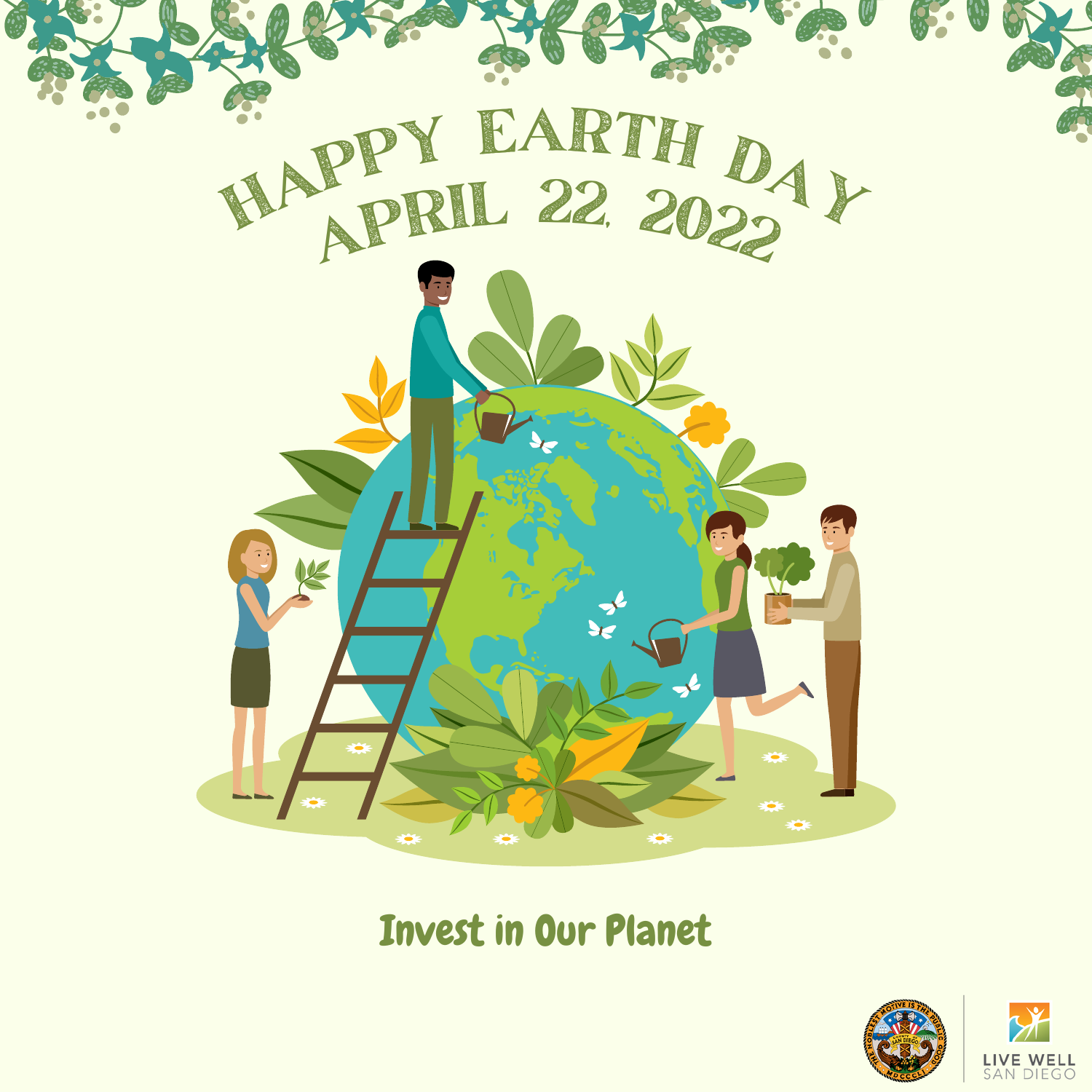## **The Earth Day 2022 Theme is Invest In Our Planet.**

Now is the time for the unstoppable courage to **preserve and protect our health, our families, our livelihoods... Together, we must Invest In Our Planet.**

Because a **green future** is a **prosperous future.**

**We need to act (boldly), innovate (broadly), and implement (equitably)**. It's going to take all of us. Businesses, governments, and citizens — everyone accounted for, and everyone accountable. **A partnership for the planet.**

And while there is still time to solve the climate crisis, time to choose **BOTH** a prosperous and sustainable future, and time to restore nature and build a healthy planet for our children and their children, time is short.

For more information, on Earth Day visit: **[earthday.org](https://www.earthday.org/earth-day-tips/)**

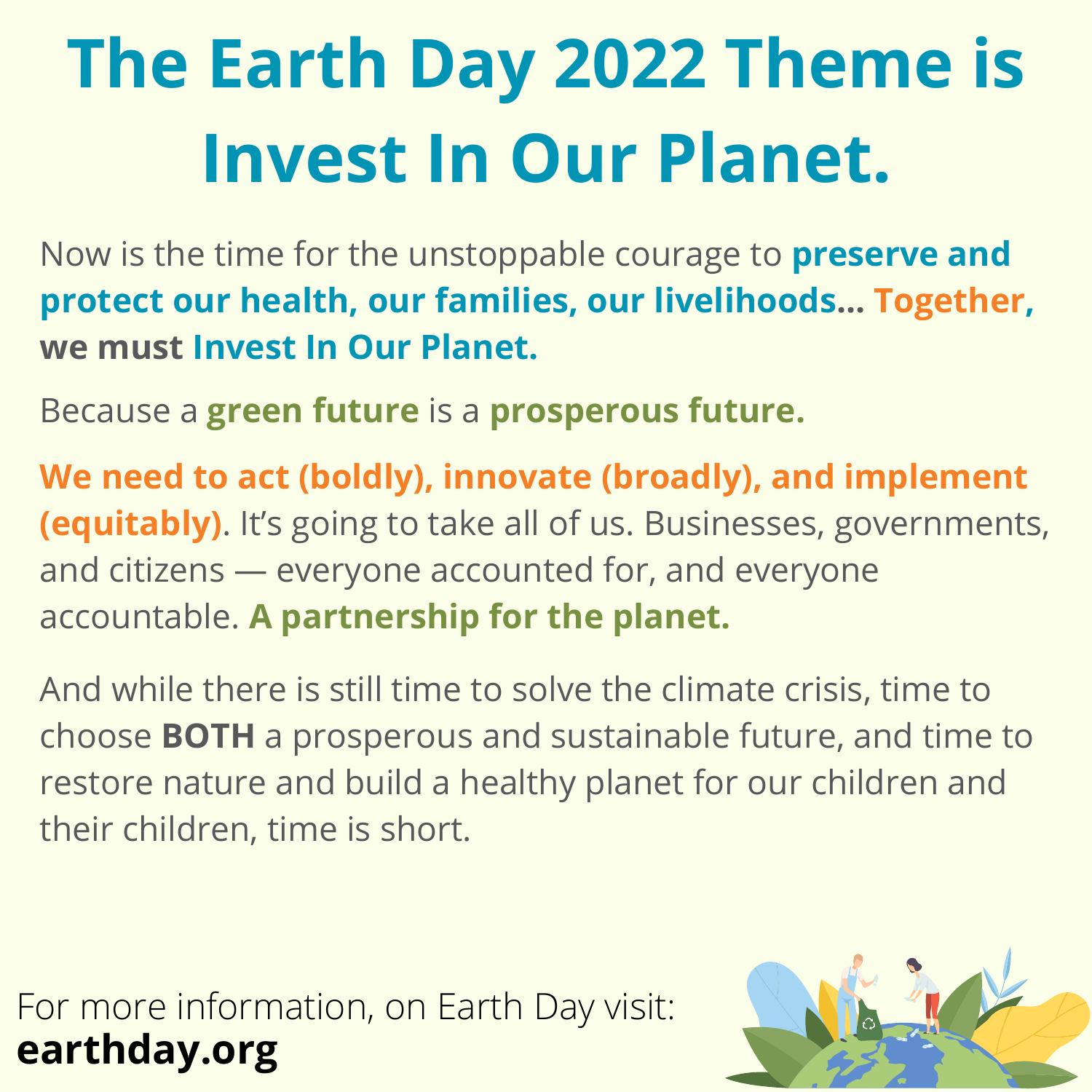# **Ways To Invest In Our Planet**

- **.** Use the internet not trees.
- **Fight climate change with diet change.**
- **Pick up trash while outside.**
- Calculate your plastic consumption.
- Switch to reusable bags.
- Switch to online billing.
- **Encourage the use of reusable utensils, dishes, and trays.**
- Use environmentally friendly cleaning products.
- **Grow an organic garden.**
- Compost.
- **Turn off your lights when not in use.**
- **Buy glass or paper products.**

### For more information on how to invest in our planet, visit: **[earthday.org/earth-day-tips](https://www.earthday.org/earth-day-tips/)**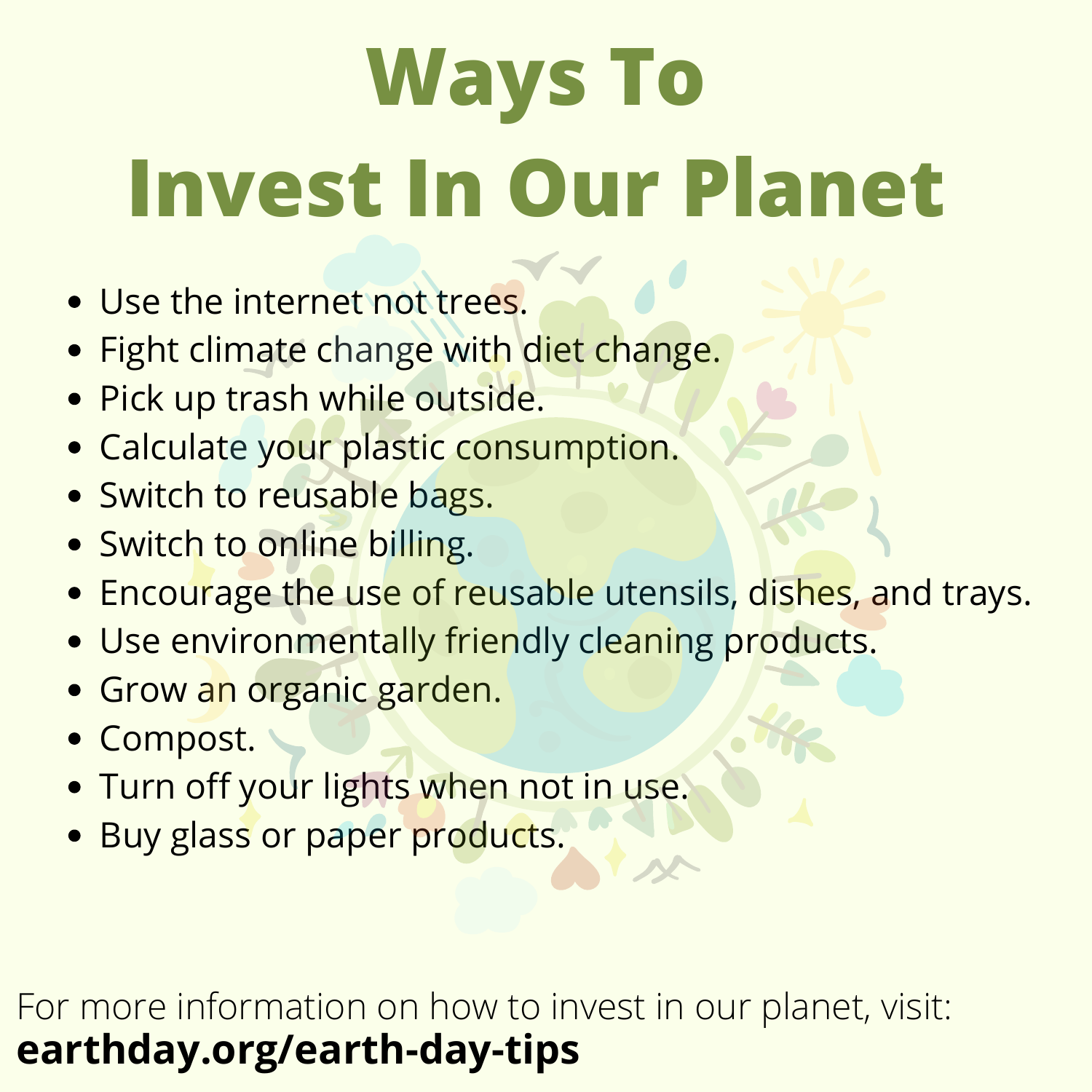# **Invest In Our Planet Events in San Diego**

#### **2022 Earth Day Beach Clean Up**

- April 23rd, 8:00am 12:00pm
- Mission Beach, 3363 Ocean Front Walk, San Diego

### **El Cajon Earth Day**

- April 23rd, 10:00am -1:00 pm
- Bill Beck Park, 543 N [Pierce](https://www.bing.com/maps?&ty=18&q=Bill%20Beck%20Park&satid=id.sid%3A4390273d-2b8d-4bf3-a677-b46d200fbee3&ppois=32.80184555053711_-116.97730255126953_Bill%20Beck%20Park_~&cp=32.801846~-116.977303&v=2&sV=1) St, El Cajon
- El Cajon will be pushing to shut down the El Cajon peaker plant and advocating to transition into San Diego's Community Power.

#### **Spring Valley Earth Day**

- April 23rd, 1:00pm 4:00pm
- Lamar County Park, 3180 [Bancroft](https://www.bing.com/local?lid=YN93x402578057&id=YN93x402578057&q=Lamar+Park&name=Lamar+Park&cp=32.740577697753906%7e-117.00618743896484&ppois=32.740577697753906_-117.00618743896484_Lamar+Park) Dr, Spring Valley
- Spring Valley will be planting trees and pushing for community gardens in order to comply with the County's Climate Action Plan and address the food scarcities in Spring Valley.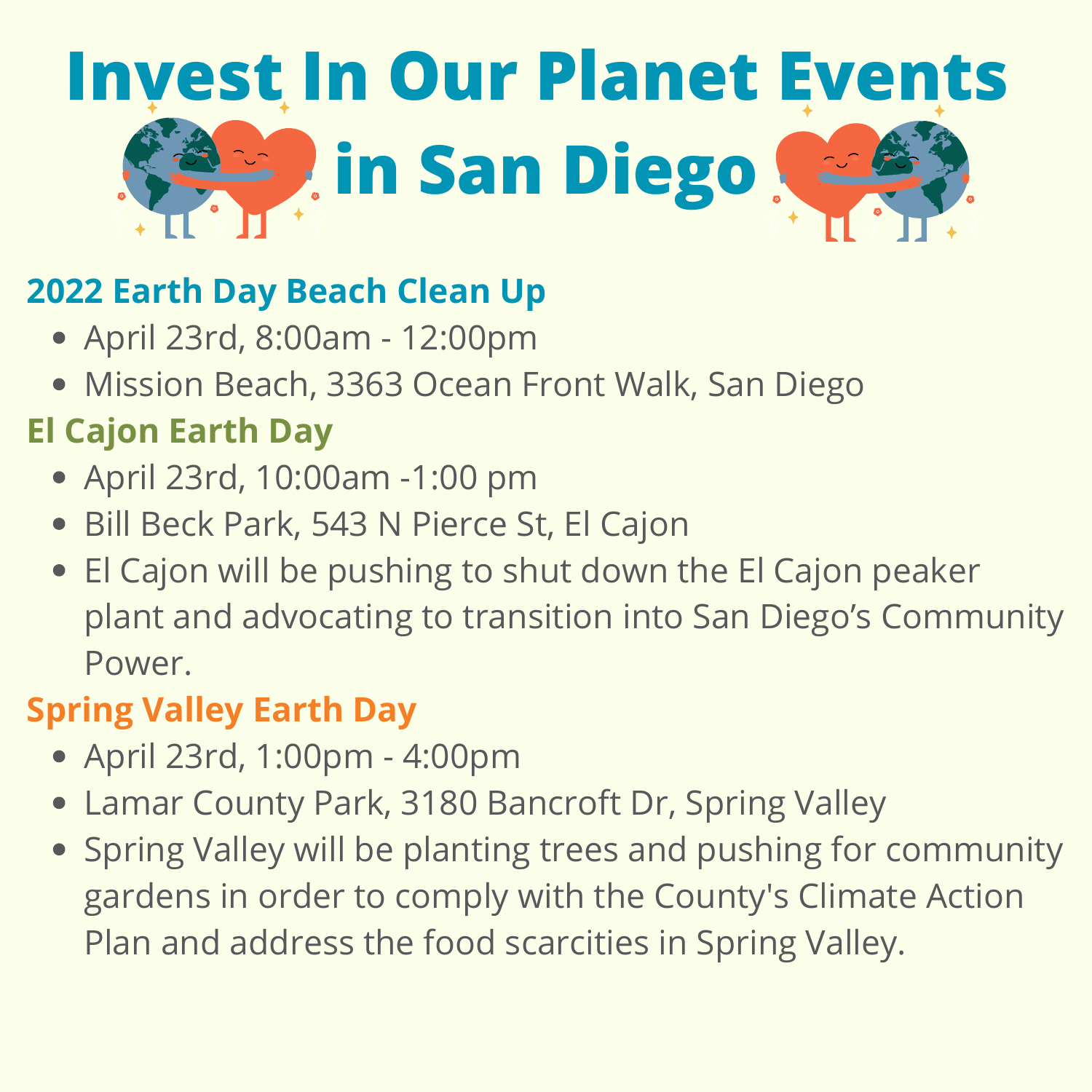# **Invest In Our Planet Events in San Diego**

#### **San Diego EarthFair 2022**

- April 24th, 10:00am 5:00pm
- Balboa Park, 1549 El [Prado,](https://www.bing.com/maps?&ty=18&q=Balboa%20Park&satid=id.sid%3A2c35e1c4-08ef-43f2-6519-096d80793fa5&ppois=32.73113250732422_-117.14957427978516_Balboa%20Park_~&cp=32.731133~-117.149574&v=2&sV=1) San Diego
- EarthFair 2022 will feature more than 300 exhibitors in 11 exhibit areas, three International Food Courts and two Beer Gardens, the Children's Activity Area, four entertainment stages, the Earth Day Parade, the eARTh Gallery arts and crafts show, and the Cleaner Car Concourse.

#### **Arbor Day 2022**

- April 30th, 2022, 9:00am 11:00am
- House of Prayer Lutheran Church, 795 N. Rose St., Escondido
- The City of Escondido's Request a Free Tree program is dedicated to planting street trees in neighborhoods within our community that lack tree cover.

#### **Every Day is Earth Day**

- April 30th, 2022, 11:00am 2:30pm
- Marie Widman Park, 6727 [Imperial](https://www.bing.com/local?lid=YN873x14112210655679351480&id=YN873x14112210655679351480&q=Marie+Widman+Memorial+Park&name=Marie+Widman+Memorial+Park&cp=32.71065902709961%7e-117.05296325683594&ppois=32.71065902709961_-117.05296325683594_Marie+Widman+Memorial+Park) Ave, San Diego